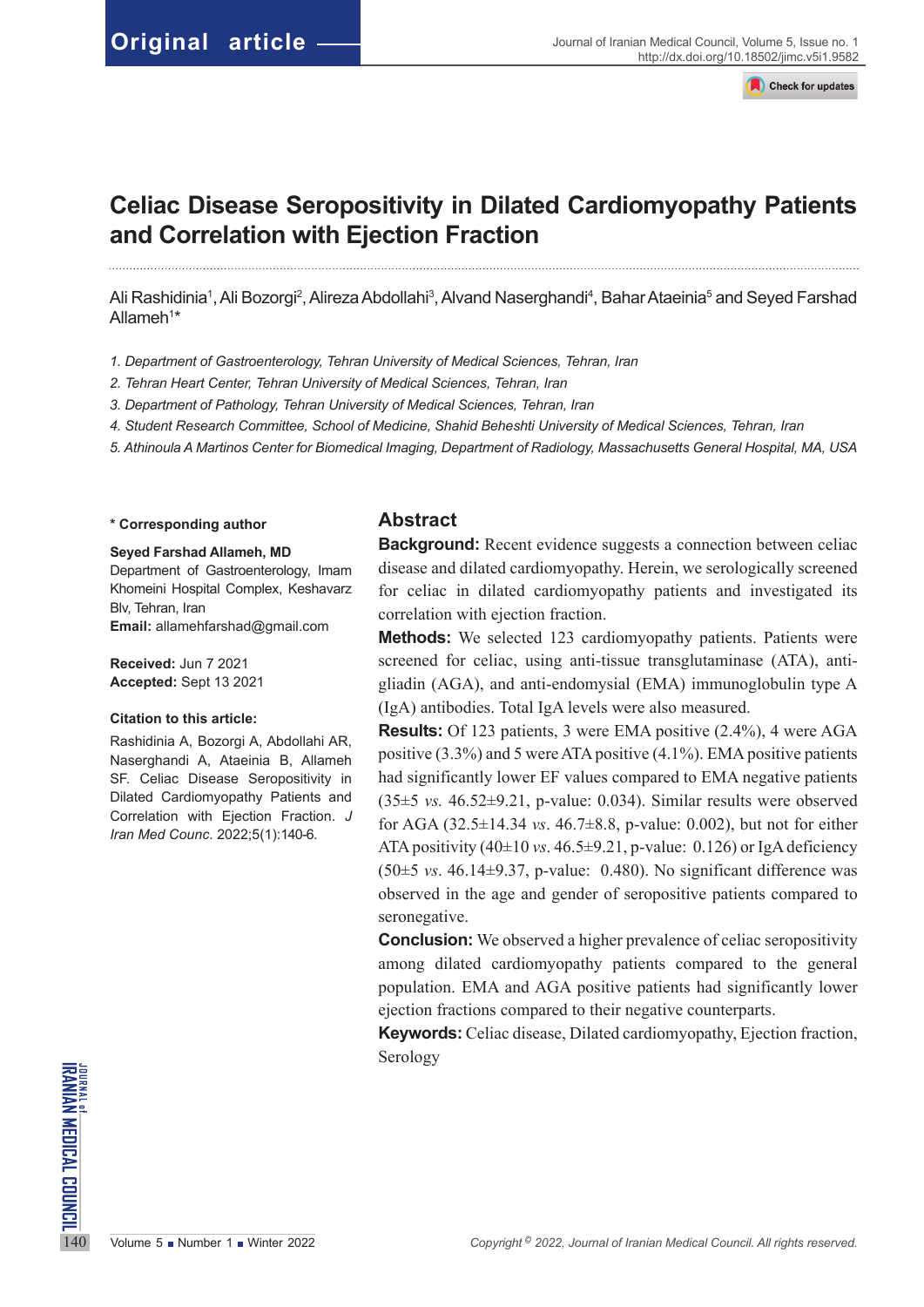# **Introduction**

Celiac Disease (CD) is an inflammatory gastrointestinal disorder in genetically predisposed individuals, with a reported prevalence of up to 1% in some countries (1). Recent studies suggested that CD is a multisystem disorder that can present or coexist with cancer (2), other autoimmune disorders (3), tuberculosis (4), and adverse outcomes in patients with cardiovascular diseases (5). The standard diagnostic modality is the endoscopic duodenal biopsy, which is an invasive procedure (6). Serologic tests are used as adjuncts to biopsy and also as screening tests for early detection of CD (7,8). These tests include anti-gliadin (AGA), anti-tissue transglutaminase (ATA), and anti-endomysial antibodies (EMA) (9-11). Previous studies reported celiac seropositivity of about 0.2- 0.6% for EMA, 1% for ATA, and 2.4% for AGA in the Iranian general population (12,13).

Dilated Cardiomyopathy (DCM) is one of the most common non-ischemic causes of heart failure with a prevalence of 1 in 2500 individuals (14). DCM is characterized by systolic dysfunction and atrioventricular enlargement which can lead to conduction disturbance, low cardiac output, thromboembolism, and sudden cardiac death. Diagnosis is based on clinical evaluation, in addition to echocardiography and cardiac MRI (15).

Recent evidence suggests a correlation between CD and different types of DCM (16-30). DCM was even the first presentation of CD in some patients (31,32). In addition, a correlation between EMA and ATA was reported with DCM (33,34). There is also growing evidence that a gluten-free diet can result in better cardiac function in DCM cases associated with CD (35,36).

To the best of our knowledge, only a few studies evaluated the correlation between CD seropositivity and cardiac function in DCM patients. In this study, we aimed to serologically screen for CD in a sample of DCM patients and evaluate the correlation of CD seropositivity with EF, as a marker of cardiac function and disease severity.

# **Materials and Methods**

This cross-sectional study was conducted on 150 patients in Tehran Heart Center, a referral cardiology hospital located in Tehran in 2018. The inclusion criteria consisted of ages between 18 to 80 years and an established diagnosis of DCM based on the World Health Organization (WHO) criteria (37). The exclusion criteria included a previous diagnosis of CD, a history of chronic diarrhea and malabsorption due to other specified diseases, and a lack of consent to participate in the study. 27 patients were excluded based on the criteria and 123 patients remained in the study for further evaluations. Written informed consent was taken from all the patients in advance. The study protocol conforms to the ethical guidelines of the 1975 Declaration of Helsinki (6th revision, 2008) as reflected in a priori approval by the institution's human research committee.

Demographic data including age and gender, as well as patients' most recent Ejection Fraction (EF) measurements (using biplane simpsons method in echocardiography), were obtained from the Tehran heart center database. The timing difference between EF measurement and serologic testing was less than 3 months in all patients.

10 *ml* of blood were taken from each patient and transferred to the laboratory in standard conditions of ATA, AGA, and EMA immunoglobulin A type (IgA) antibodies, as well as total serum IgA levels, were measured. IgA levels were measured to rule out IgA deficiency, as a cause of CD serology unreliability.

ATA and AGA levels were tested using EUROIMMUN® ELISA-based test kits (Medizinische Laboradiagnostika AG, Germany). Serum samples obtained from patients were diluted 1:201 in sample buffer and were transferred into microplate wells (coated with antigens) along with calibrators (200 relative *U/ml* of IgA, human). The samples were incubated for 30 minutes at room temperature (+18 to  $+25$  °C). Afterward, 100  $\mu$ *l* of enzyme conjugate (peroxidase-labeled anti-human IgA) were pipetted into each of the microplate wells. The wells were then incubated for another 30 minutes at room temperature. Following the above steps, 100  $\mu$ l of chromogen/ substrate solution (tetramethylbenzidine/hydrogen peroxide) were pipetted into each of the wells, which were then incubated for 15 minutes at room temperature. Finally, the reaction was stopped by using 100 *µl* of stop solution (0.5 *mol* sulphuric acid) in the same order and pace as the substrate solution, and photometric measurements of color intensity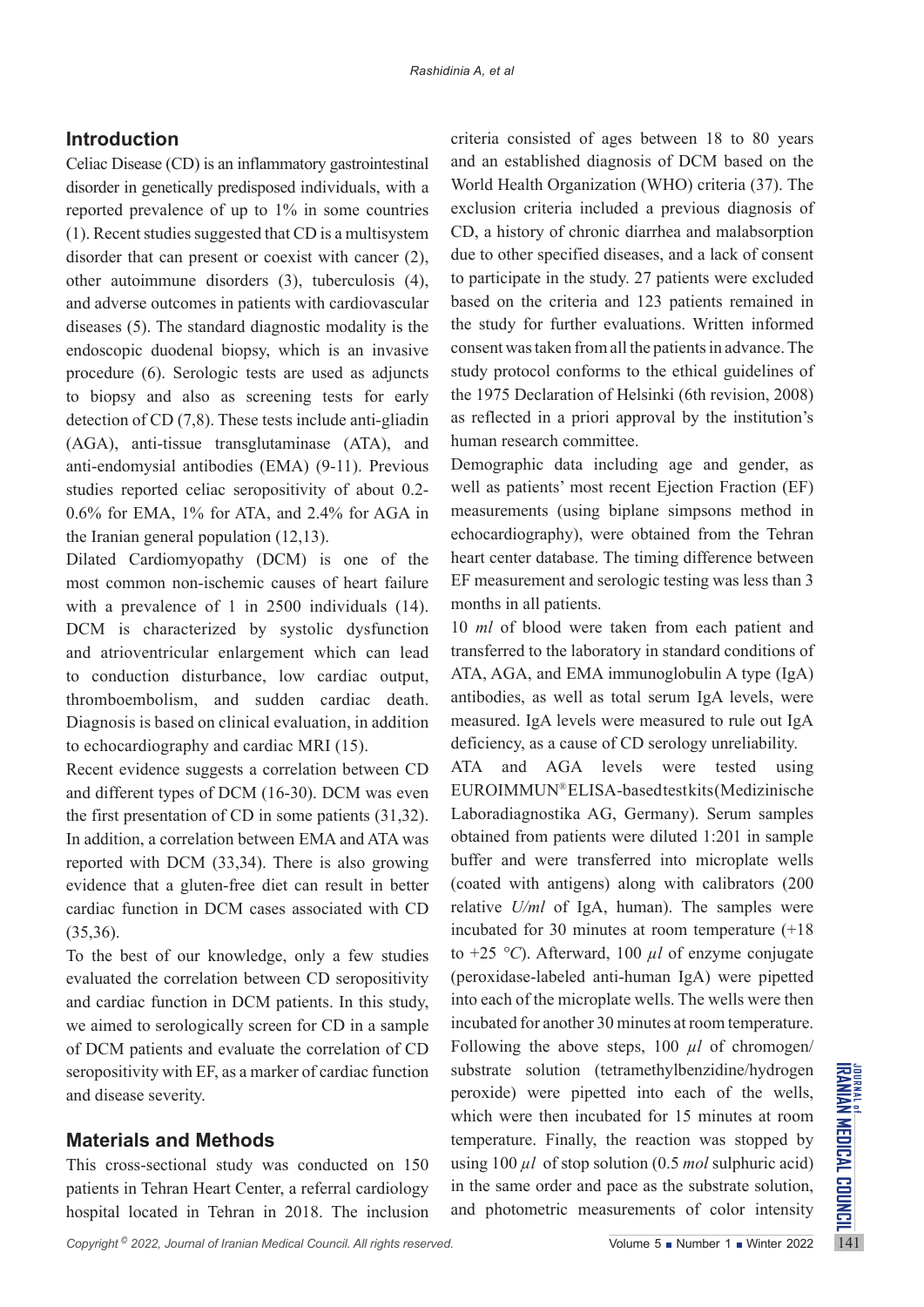were made at 450 *nanometers* of wavelength (and a reference wavelength of 620 to 650 *nanometers*) within 30 minutes. Levels of more than 20 and 18 relative *U/ml* were considered positive for ATA and AGA, respectively.

EMA levels were measured by means of an indirect immunofluorescence assay using microtiter plates coated with purified endomysial antigens. Briefly, the sections were incubated for 60 minutes with the subject's serum diluted 1:100. After washing, the sections were incubated with fluorescein-labeled goat anti-human IgA antibodies for 30 minutes. Once again after washing, 100 *µl* of chromogen/substrate solution (tetramethylbenzidine/hydrogen peroxide) were pipetted into each of the plates, which were then incubated for 15 minutes at room temperature. Finally, the reaction was stopped by using 100 *µl* of stop solution (0.5 *mol* sulphuric acid) in the same order and pace as the substrate solution. The slides were then washed and examined by fluorescent microscopy. Levels of more than 20 *U/ml* were considered positive.

Total IgA levels were measured using Hitachi 911 automatic analyzer (Chema Diagnostica, Italy), which is a spectrophotometric assay, and measurements of color intensity were performed at 600 *nanometers* of wavelength. Levels of less than 80 *mg/dl* considered IgA deficient.

Statistical analysis was performed using the SPSS software (Statistical Package for Social Science, Chicago, Illinois, USA) version 21. Seropositivity for each antibody was reported as a number and percent of patients. Patients were then sorted into 2 groups (positive *vs.* negative) according to standard values of positivity for each antibody. Mean age and EF were compared for two groups using independent samples t-test. Correlation between gender and antibody positivity was investigated using the Chi-square test. p-values of less than 0.05 were considered significant.

### **Results**

Of the initial 150 patients included, 123 patients remained in the study based on exclusion criteria. Mean and Standard Deviation (SD) of age were 58±9.5 (males:55.9±9.2, females:60.1±8.6). Gender distribution was almost equal with 61 (49.6%) males and 62 (50.4% ) females. Three patients were EMA positive (2.4 %, all male), 4 patients were AGA positive (3.3%, all male), and 5 patients were ATA positive (4.1%, 4 males). Three of the patients had IgA deficiency (2.4%, 2 male) and were seronegative for all 3 antibodies as well. The mean and SD of patients' EF was 46.2±9.29.

Seropositive patients had lower EF values compared to antibody negative patients (Figure 1).



**Figure 1.** Ejection fraction (%) in seropositive patients versus seronegative patients. AGA: anti-gliadin antibody, EMA: anti-endomysial antibody, ATA: anti-tissue transglutaminase antibody.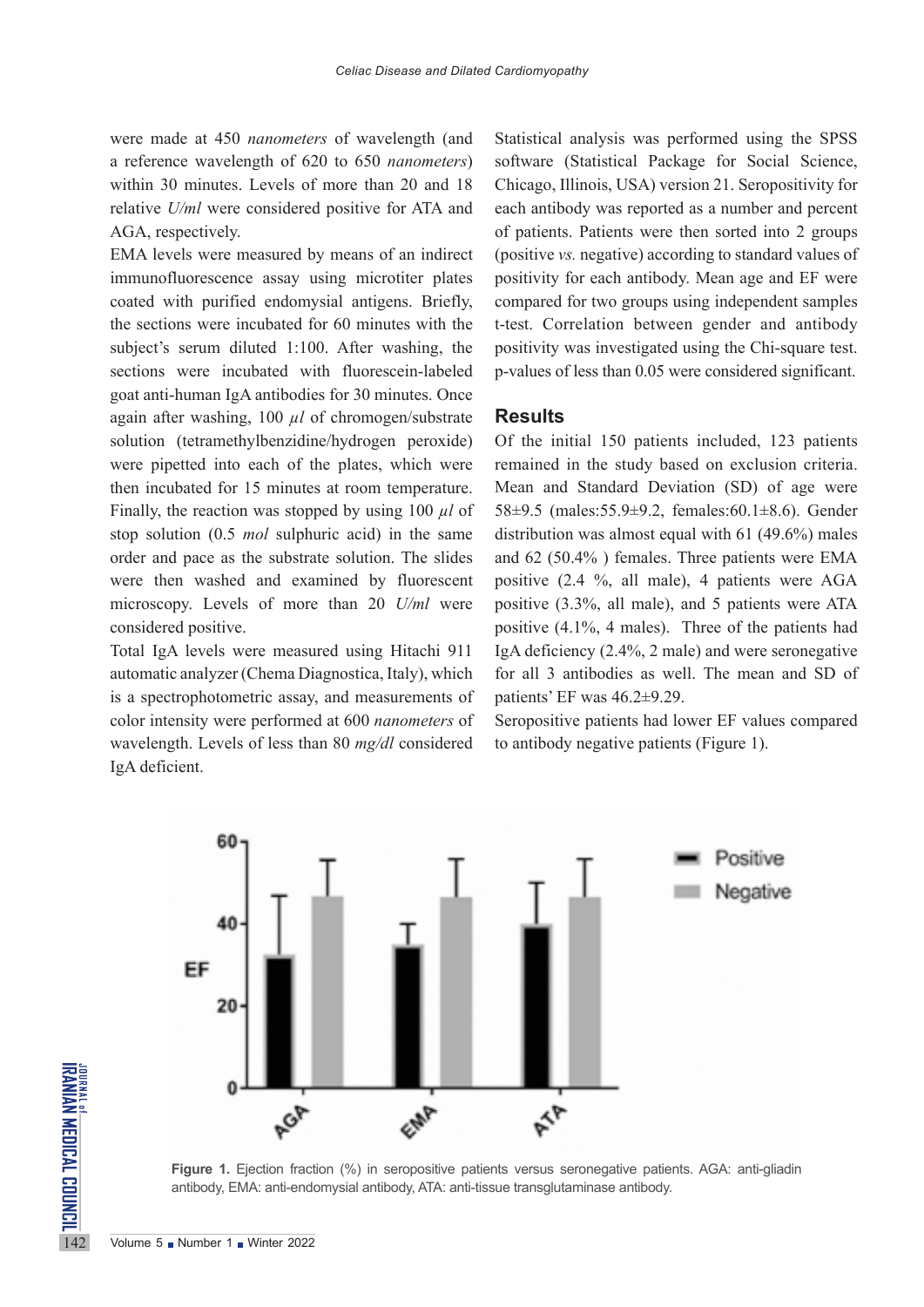This decline was statistically significant for EMA positive (35%±5 *vs.* 46.52%±9.21, p-value:0.03) and for AGA positive patients (32.5%±14.34 *vs.* 46.7%±8.8, p-value: 0.002), but not for either ATA positivity (40%±10 *vs.* 46.5%±9.21, p-value: 0.126) or IgA deficiency (50%±5 *vs.* 46.14%±9.37, p-value: 0.480).

There was no significant age difference between seropositive and seronegative groups of either ATA (53.4±18.95 years *vs*. 58.26±8.91 years, p-value: 0.59) or EMA (49.67±18.23 *vs.* 58.27±9.21, p-value: 0.125). The same was also true for IgA deficient *vs*. non-deficient subgroups (67.5±0.7 *vs.* 57.81±9.55, p-value: 0.157). However, the AGA positive patients were significantly younger compared to AGA negatives (41.33±10.59 years *vs*. 58.54±9.09 years, p-value: 0.002).

There was also no significant difference between male and female subgroups regarding ATA (4 *vs*. 1, p-value: 0.165) and EMA positivity (3 *vs.* 0, p-value: 0.077) and IgA deficiency (2 *vs.* 1, p-value: 0.549). On the other hand, there were significant differences between AGA positive and negative subgroups regarding gender (all 4 cases male, p-value: 0.040).

# **Discussion**

The prevalence of celiac disease seropositivity among DCM patients is higher than the reported prevalence among the general population of Iran. We observed ATA and EMA positivity of about 4 folds higher than that reported in the general population (12,13), which is consistent with findings in previous studies for both antibodies (24,27,34).

Interestingly, EF values were lower in seropositive patients for all 3 antibodies, although this decline was only statistically significant in EMA and AGA positive patients compared to their negative counterparts. To the best of our knowledge, previous studies failed to evaluate this correlation. However, our results should be interpreted with caution since the explanation of CD seropositivity in DCM is not yet completely determined and might be due to a common pathophysiologic condition rather than CD itself.

A number of studies investigated the prevalence of CD among adults and children with different types of DCM (17-20,24,36). For instance, Not *et al*  screened 238 patients diagnosed with DCM, 418 of their relatives, and 2000 healthy blood donors for CD using ATA, EMA (both IgA and IgG subtypes, unlike our study which included only IgA subtypes), Human Leukocyte Antigen (HLA) types DQ2 and DQ8 and duodenal biopsy to confirm the diagnosis of CD (27). Their findings suggested a correlation between CD and DCM, although a causal relationship was not elucidated, neither were the associations of antibodies with EF.

On the contrary, Vizzardi *et al* found no evidence regarding the higher prevalence of CD among DCM patients (38). Ischemic and idiopathic DCM patients underwent serologic testing for ATA and were further evaluated by endoscopy and biopsy in case of ATA positivity. CD prevalence was not statistically different from the Italian general population. Furthermore, the patients showed no improvement regarding their cardiac function in echocardiography after one year on a gluten-free diet. They hypothesized that seropositivity might be confounded by unrecognized similar conditions in CD and DCM patients rather than an etiologic association.

There has been an ongoing debate regarding the test of choice for CD screening in patients with heart failure. De Bem *et al* studied a group of heart transplant candidates for EMA and ATA IgA positivity (19). Seropositive cases underwent endoscopy and biopsy. However, only EMA positive patients showed histopathologic evidence of CD. Consistent with their findings, Peracchi *et al* observed a high prevalence (50%) of ATA seropositivity in a group of EMA negative end-stage heart failure patients with no clinical evidence of CD, with an estimated CD prevalence of about only 2% (34). The authors argued that the high prevalence of ATA positivity in asymptomatic cases was more related to underlying cardiac conditions rather higher than the expected diagnosis of CD. Tissue-transglutaminase may be involved in fibrogenesis and apoptosis (39). Therefore, elevated ATA levels in DCM may be due to overexpressed cardiac tissue-transglutaminase, as described in some experimental models of heart failure (40). Thus, EMA can be the test of choice for CD screening in this patient population. Interestingly, EMA was correlated with lower EFs and not ATA in our study.

Age and gender differences among positive and negative subgroups were only significant for AGA.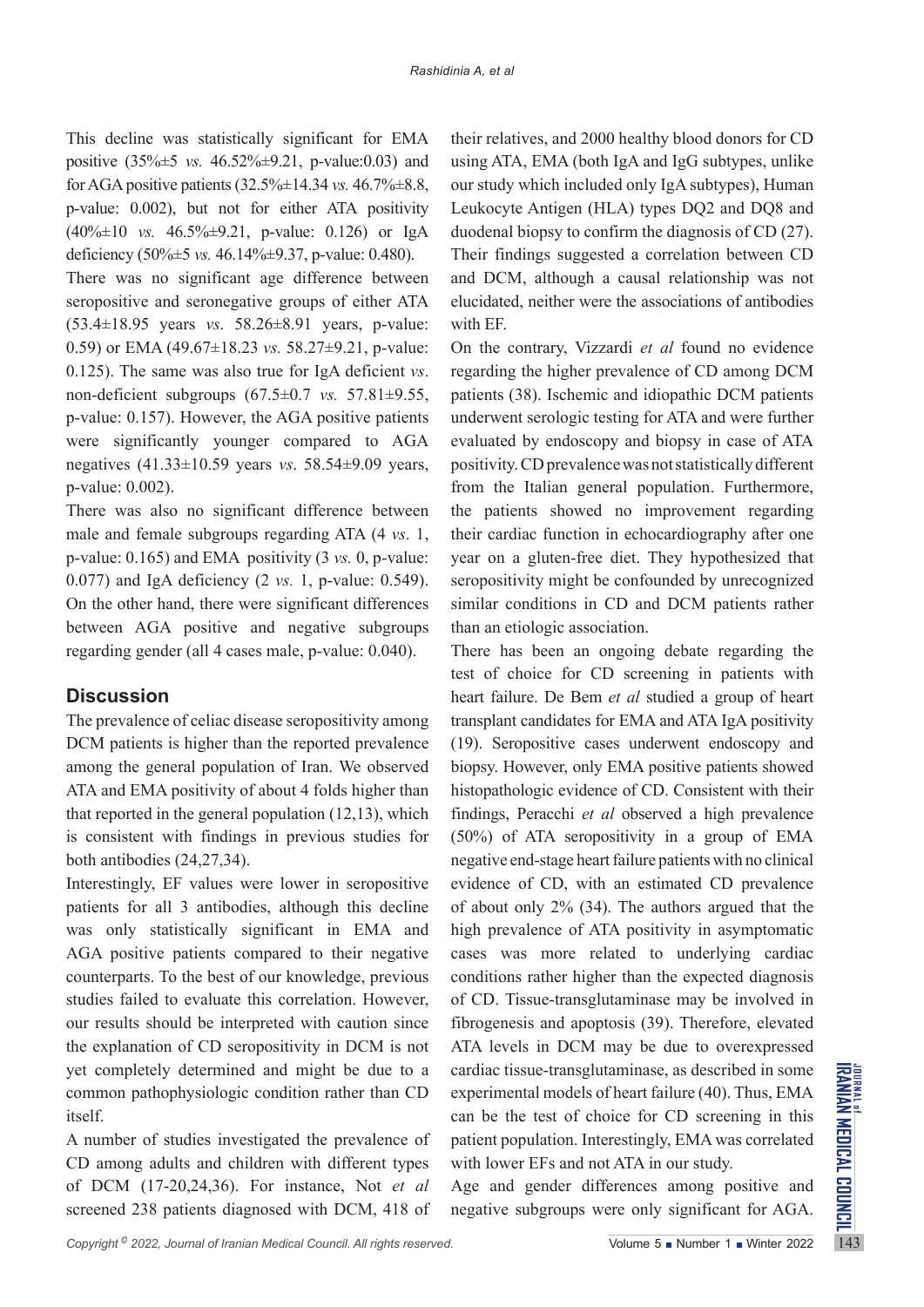This finding might be due to our small sample size or higher rates of AGA positivity compared to ATA and EMA in the younger population similar to what was observed in a pediatric study (41). It is also notable that AGA has been less frequently studied than EMA and ATA in previous articles and to our knowledge, this is the first study to report a higher prevalence of AGA among DCM patients and its probable link to poor left ventricular function.

Our study had numerous limitations. First, our sample size was limited and we did not have a control group of neither healthy individuals nor patients with other causes of heart failure to compare serology results. We also tested only for IgA antibodies, hence we screened for IgA deficiency in our sample to detect possible CD patients without positive IgA antibodies. However, the mean EF was not significantly different from other patients. Most importantly, our study was based solely on serologic tests for CD and we did not perform endoscopy or HLA testing on seropositive patients to further validate the results (due to ethical and financial limitations). However, we do hope to expand our study in the future by further validating our results using biopsy samples with vast sample size and a proper control group. In addition, studying the effect of a gluten-free diet on this patient population could be evaluated as a feasible approach to affect patients' prognosis. With all these limitations in mind,

this study is the first study in this field on Iranian DCM patients and can be used as the initial step for further studies.

## **Conclusion**

We observed a higher prevalence of CD seropositivity among DCM patients. EMA and AGA positivity was also correlated with lower EFs. Despite these findings, the pathophysiology of antibody increase in DCM patients has not yet been completely determined and our results should be interpreted with caution. Further evaluation of CD seropositivity in DCM patients compared to healthy controls and patients with heart failure due to other causes, as well as seropositivity correlation with disease severity and response to a gluten-free diet is recommended.

#### **Conflict of Interest**

The authors declare that they have no known competing financial interests or personal relationships that could have appeared to influence the work reported in this paper.

## **Funding**

This research did not receive any specific grant from funding agencies in the public, commercial, or notfor-profit sectors.

# **References**

1. Fasano A, Berti I, Gerarduzzi T, Not T, Colletti RB, Drago S, et al. Prevalence of celiac disease in at-risk and notat-risk groups in the United States: a large multicenter study. Arch Intern Med 2003 Feb 10;163(3):286-92.

2. Askling J, [Linet](https://pubmed.ncbi.nlm.nih.gov/?term=Linet+M&cauthor_id=12404215) m, [Gridley](https://pubmed.ncbi.nlm.nih.gov/?term=Gridley+G&cauthor_id=12404215) G, [Halstensen](https://pubmed.ncbi.nlm.nih.gov/?term=Halstensen+TS&cauthor_id=12404215) TS, [Ekström](https://pubmed.ncbi.nlm.nih.gov/?term=Ekstr%C3%B6m+K&cauthor_id=12404215) K, [Ekbom](https://pubmed.ncbi.nlm.nih.gov/?term=Ekbom+A&cauthor_id=12404215) A. Cancer incidence in a population-based cohort of individuals hospitalized with celiac disease or dermatitis herpetiformis. Gastroenterology. 2002 Nov;123(5):1428-35.

3. Ventura A, Magazzù G, Greco L. Duration of exposure to gluten and risk for autoimmune disorders in patients with celiac disease. Gastroenterology 1999;117(2):297-303.

INDEPTITE<br>
IS INCREASE IN SUCKSERING THE SERVICE OF SUITE<br>
IS SUCH THAT AN ANGRED OF SUITE<br>
IS SUITED TO A LUDVIGSSON JF, Wahlstrom J,<br>
a population based cohort study<br>
5. Peters U, Askling J, Gridle<br>
Volume 5 Number 1 Num 4. Ludvigsson JF, Wahlstrom J, Grunewald J, Ekbom A, Montgomery SM. Coeliac disease and risk of tuberculosis: a population based cohort study. Thorax 2007;62(1):23-8.

5. Peters U, Askling J, Gridley G, Ekbom A, Linet M. Causes of death in patients with celiac disease in a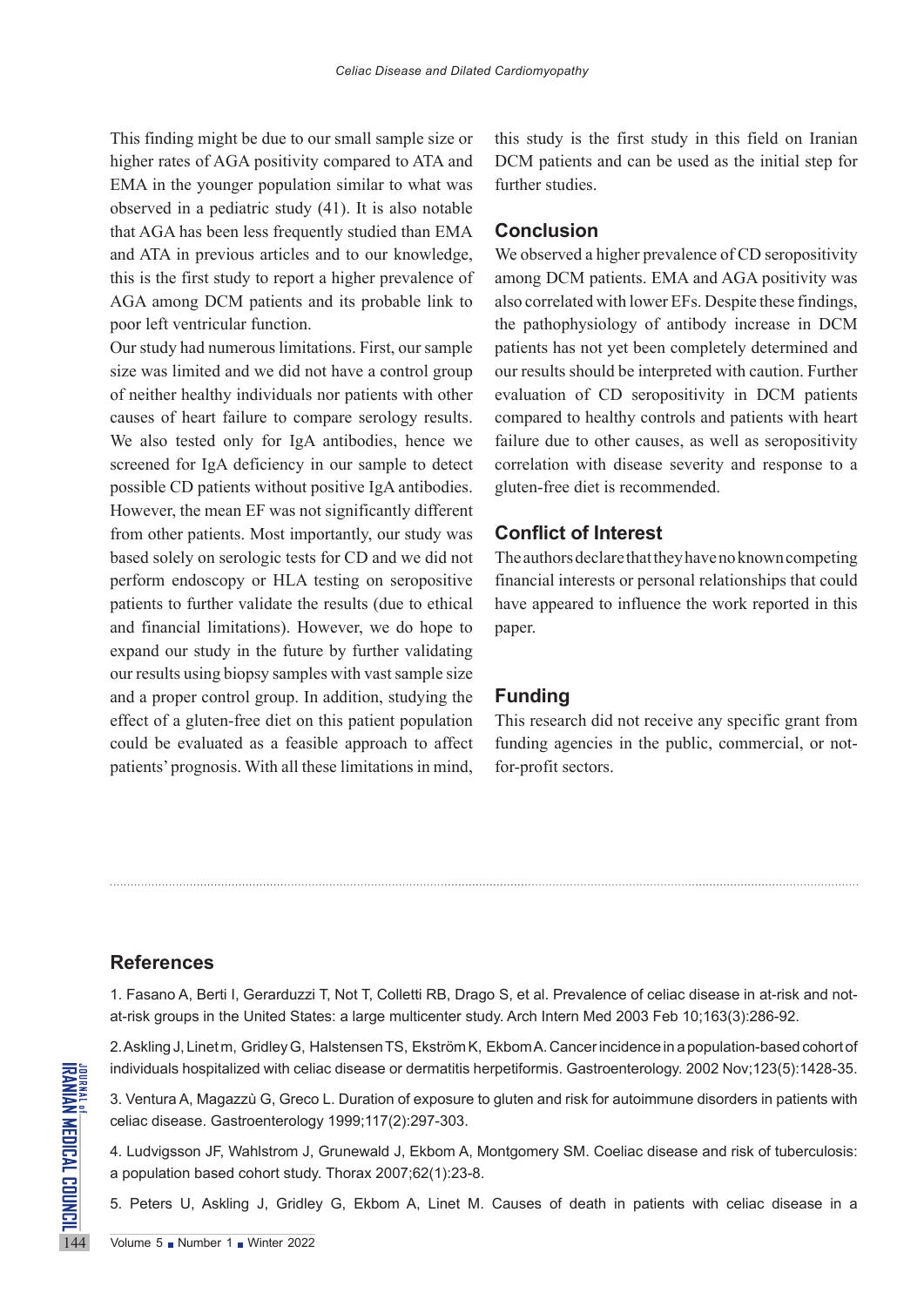population-based Swedish cohort. Arch Intern Med 2003;163(13):1566-72.

6. Ravelli A, Villanacci V. Tricks of the trade: how to avoid histological pitfalls in celiac disease. Pathol Res Pract 2012;208(4):197-202.

7. Korponay-Szabó IR. Autoantibodies and CD: Past and Future of Celiac Antibody Testing. J Pediatr Gastroenterol Nutr 2014 Jul;59 Suppl 1:S11-3.

8. Tonutti E, Bizzaro N. Diagnosis and classification of celiac disease and gluten sensitivity. Autoimmun Rev Apr-May 2014;13(4-5):472-6.

9. Rashtak S, Ettore MW, Homburger HA, Murray JA. Comparative usefulness of deamidated gliadin antibodies in the diagnosis of celiac disease. Clin Gastroenterol Hepatol 2008 Apr;6(4):426-32; quiz 370.

10. Giersiepen K, Lelgemann M, Stuhldreher N, Ronfani L, Husby S, Koletzko S, et al. Accuracy of diagnostic antibody tests for coeliac disease in children: summary of an evidence report. J Pediatr Gastroenterol Nutr 2012 Feb;54(2):229-41.

11. Bürgin-Wolff A, Mauro B, Faruk H. Intestinal biopsy is not always required to diagnose celiac disease: a retrospective analysis of combined antibody tests. BMC Gastroenterology 2013;13(1):19.

12. Shahbazkhani B, Malekzadeh R, Sotoudeh M, Fayaz Moghadam K, Farhadi M, Ansari R, et al. High prevalence of coeliac disease in apparently healthy Iranian blood donors. Eur J Gastroenterol Hepatol 2003 May;15(5):475-8.

13. Akbari MR, [Mohammadkhani](https://pubmed.ncbi.nlm.nih.gov/?term=Mohammadkhani+A&cauthor_id=17033439) A, [Fakheri](https://pubmed.ncbi.nlm.nih.gov/?term=Fakheri+H&cauthor_id=17033439) H[, Zahedi](https://pubmed.ncbi.nlm.nih.gov/?term=Javad+Zahedi+M&cauthor_id=17033439) MJ, [Shahbazkhani](https://pubmed.ncbi.nlm.nih.gov/?term=Shahbazkhani+B&cauthor_id=17033439) B, [Nouraie](https://pubmed.ncbi.nlm.nih.gov/?term=Nouraie+M&cauthor_id=17033439) M, et al. Screening of the adult population in Iran for coeliac disease: comparison of the tissue-transglutaminase antibody and anti-endomysial antibody tests. Eur J Gastroenterol Hepatol 2006;18(11):1181-6.

14. Jefferies JL, Towbin JA. Dilated cardiomyopathy. Lancet 2010; 375(9716):752-62.

15. Roura S, Bayes-Genis A. Vascular dysfunction in idiopathic dilated cardiomyopathy. Nat Rev Cardiol 2009 Sep;6(9):590-8.

16. Barrio JP, [Cura](https://pubmed.ncbi.nlm.nih.gov/?term=Cura+G&cauthor_id=22696747) G, [Ramallo](https://pubmed.ncbi.nlm.nih.gov/?term=Ramallo+G&cauthor_id=22696747) G, [Diez](https://pubmed.ncbi.nlm.nih.gov/?term=Diez+M&cauthor_id=22696747) M, [Vigliano](https://pubmed.ncbi.nlm.nih.gov/?term=Vigliano+CA&cauthor_id=22696747) CA, [Katus](https://pubmed.ncbi.nlm.nih.gov/?term=Katus+HA&cauthor_id=22696747) HA, et al. Heart transplantation in rapidly progressive end-stage heart failure associated with celiac disease. BMJ Case Rep 2011;2011:bcr1220103624.

17. Chimenti C, Pieroni M, Frustaci A. Celiac disease in idiopathic dilated cardiomyopathy. Ital Heart J 2001;2(9):658-9.

18. Curione M, [Barbato](https://pubmed.ncbi.nlm.nih.gov/?term=Barbato+M&cauthor_id=10421311) M, [De Biase](https://pubmed.ncbi.nlm.nih.gov/?term=De+Biase+L&cauthor_id=10421311) L, [Viola](https://pubmed.ncbi.nlm.nih.gov/?term=Viola+F&cauthor_id=10421311) F, [Lo Russo](https://pubmed.ncbi.nlm.nih.gov/?term=Lo+Russo+L&cauthor_id=10421311) L, [Cardi](https://pubmed.ncbi.nlm.nih.gov/?term=Cardi+E&cauthor_id=10421311) E. Prevalence of coeliac disease in idiopathic dilated cardiomyopathy. Lancet 1999;354(9174):222-3.

19. De Bem RST, [Da Ro Sa Utiyama](https://pubmed.ncbi.nlm.nih.gov/?term=Da+Ro+Sa+Utiyama+SR&cauthor_id=16758314) SR, [Nisihara](https://pubmed.ncbi.nlm.nih.gov/?term=Nisihara+RM&cauthor_id=16758314) RM, [Fortunato](https://pubmed.ncbi.nlm.nih.gov/?term=Fortunato+JA&cauthor_id=16758314) J, [Tondo](https://pubmed.ncbi.nlm.nih.gov/?term=Tondo+JA&cauthor_id=16758314) JA, [Carmes](https://pubmed.ncbi.nlm.nih.gov/?term=Carmes+ER&cauthor_id=16758314) ER, et al. Celiac disease prevalence in Brazilian dilated cardiomyopathy patients. Dig Dis Sci 2006;51(5):1016-9.

20. Elfström P, Hamsten A, Montgomery SM, Ekbom A, Ludvigsson JF. Cardiomyopathy, pericarditis and myocarditis in a population-based cohort of inpatients with coeliac disease. J Intern Med 2007 Nov;262(5):545-54.

21. Goel NK, McBane RD, Kamath PS. Cardiomyopathy associated with celiac disease. Mayo Clin Proc 2005 May;80(5):674-6.

22. Işikay S, Yilmaz K, Kilinç M. Celiac disease with pulmonary haemosiderosis and cardiomyopathy. BMJ Case Rep 2012;2012:bcr2012007262.

23. Lodha A, [Haran](https://pubmed.ncbi.nlm.nih.gov/?term=Haran+M&cauthor_id=19738524) M, [Hollander](https://pubmed.ncbi.nlm.nih.gov/?term=Hollander+G&cauthor_id=19738524) G, [Frankel](https://pubmed.ncbi.nlm.nih.gov/?term=Frankel+R&cauthor_id=19738524) R, [Shani](https://pubmed.ncbi.nlm.nih.gov/?term=Shani+J&cauthor_id=19738524) J. Celiac disease associated with dilated cardiomyopathy. South Med J 2009 Oct;102(10):1052-4.

24. Thaysa Maria Gama Albuquerque Leão de Menezes, Maria Eugênia Farias Almeida Motta. [Celiac disease prevalence in children and adolescents with myocarditis and dilated cardiomiopathy]. J Pediatr (Rio J) Sep-Oct 2012;88(5):439-42. English, Portuguese.

25. Milisavljević N, [Cvetković](https://pubmed.ncbi.nlm.nih.gov/?term=Cvetkovi%C4%87+M&cauthor_id=23289283) M, [Nikolić](https://pubmed.ncbi.nlm.nih.gov/?term=Nikoli%C4%87+G&cauthor_id=23289283) G, [Filipović](https://pubmed.ncbi.nlm.nih.gov/?term=Filipovi%C4%87+B&cauthor_id=23289283) B, [Milinić](https://pubmed.ncbi.nlm.nih.gov/?term=Milini%C4%87+N&cauthor_id=23289283) N. Dilated cardiomiopathy associated with celiac disease: Case report and literature review. Srp Arh Celok Lek Sep-Oct 2012;140(9-10):641-3.

26. Narula N, [Rawal](https://pubmed.ncbi.nlm.nih.gov/?term=Rawal+P&cauthor_id=19897848) P, [Kumar](https://pubmed.ncbi.nlm.nih.gov/?term=Kumar+RM&cauthor_id=19897848) RM, [Thapa](https://pubmed.ncbi.nlm.nih.gov/?term=Ram+Thapa+B&cauthor_id=19897848) BR. Association of celiac disease with cardiomyopathy and pulmonary hemosiderosis. J Trop Pediatr 2010 Jun;56(3):201-3.